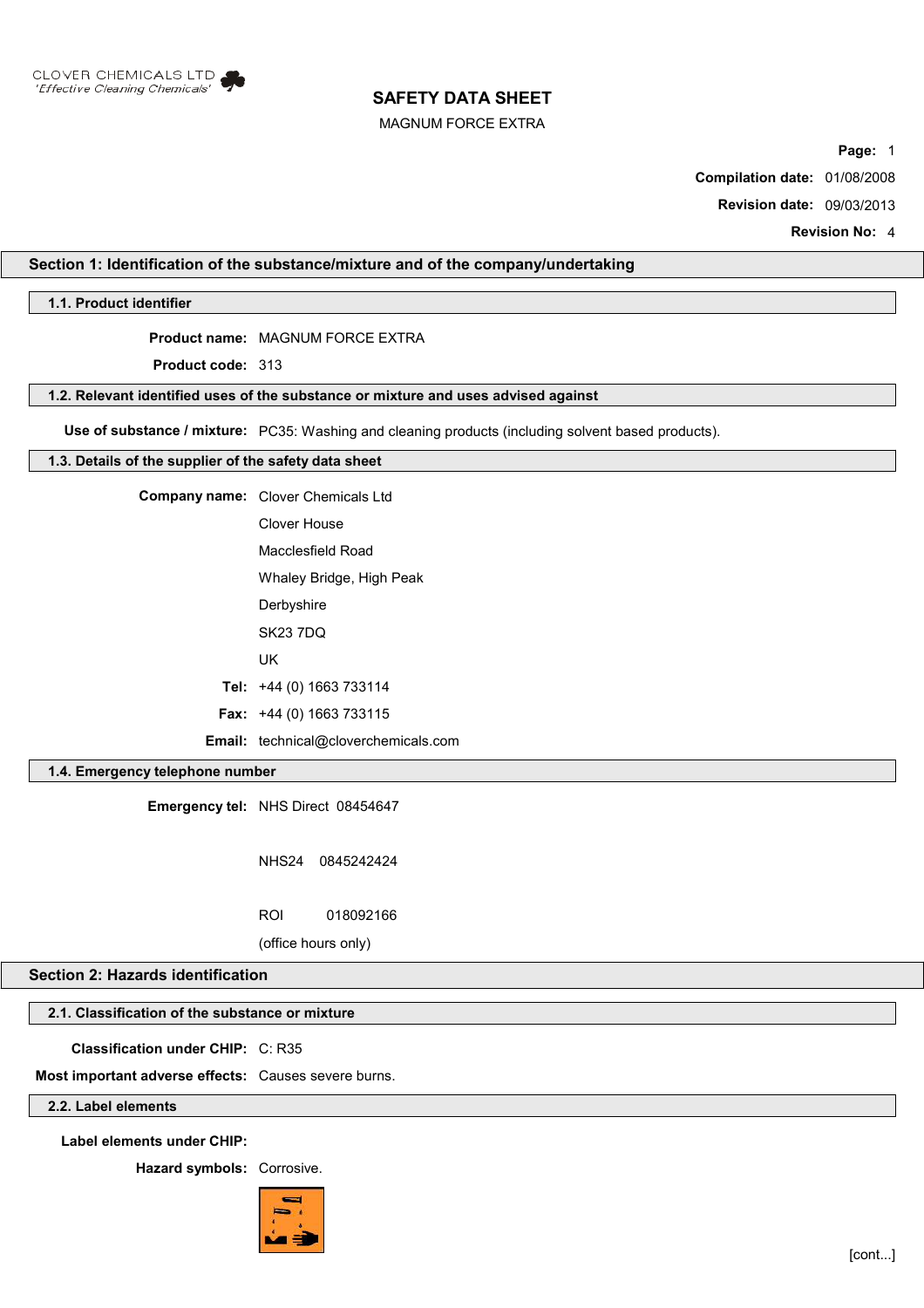### MAGNUM FORCE EXTRA

**Risk phrases:** R35: Causes severe burns.

**Safety phrases:** S24/25: Avoid contact with skin and eyes.

S23: Do not breathe spray.

S1/2: Keep locked up and out of the reach of children.

S26: In case of contact with eyes, rinse immediately with plenty of water and seek medical advice.

S36/37/39: Wear suitable protective clothing, gloves and eye / face protection.

S45: In case of accident or if you feel unwell, seek medical advice immediately (show the

label where possible).

### **2.3. Other hazards**

**PBT:** This product is not identified as a PBT substance.

# **Section 3: Composition/information on ingredients**

### **3.2. Mixtures**

# **Hazardous ingredients:**

### SODIUM HYDROXIDE

| <b>EINECS</b> | CAS       | <b>CHIP Classification</b>                        | <b>CLP Classification</b> | Percent |
|---------------|-----------|---------------------------------------------------|---------------------------|---------|
| 215-185-5     | 1310-73-2 | C: R35                                            | ' Skin Corr. 1A: H314     | 1-10%   |
|               |           | D ALANINE N COCO ALIZZI DEDIVATIVES SODILIM SALTS |                           |         |

B-ALANINE,N-COCO ALKYL DERIVATIVES, SODIUM SALTS

| 10%<br>-795-′<br>R36<br>$\sim$<br>68608-68-4<br>$\mathsf{v}$<br>∴^н.<br><u>.</u> |
|----------------------------------------------------------------------------------|
|----------------------------------------------------------------------------------|

# DODECYLDIMETHYLAMINE OXIDE

| 216-700-6 | 1643-20-5 | Xi: R38: Xi: R41: N: R50 | Acute Tox. 4: H302; Skin Irrit. 2: H315; | 1-10% |
|-----------|-----------|--------------------------|------------------------------------------|-------|
|           |           |                          | Eye Dam. 1: H318; Aguatic Acute 1:       |       |
|           |           |                          | H400                                     |       |

# **Section 4: First aid measures**

# **4.1. Description of first aid measures**

**Skin contact:** Remove all contaminated clothes and footwear immediately unless stuck to skin. Drench the affected skin with running water for 10 minutes or longer if substance is still on skin. Transfer to hospital if there are burns or symptoms of poisoning.

- **Eye contact:** Bathe the eye with running water for 15 minutes. Transfer to hospital for specialist examination.
	- **Ingestion:** Wash out mouth with water. Do not induce vomiting. Give 1 cup of water to drink every 10 minutes. If unconscious, check for breathing and apply artificial respiration if necessary. If unconscious and breathing is OK, place in the recovery position. Transfer to hospital as soon as possible.
	- **Inhalation:** Remove casualty from exposure ensuring one's own safety whilst doing so. If unconscious and breathing is OK, place in the recovery position. If conscious, ensure the casualty sits or

**Page:** 2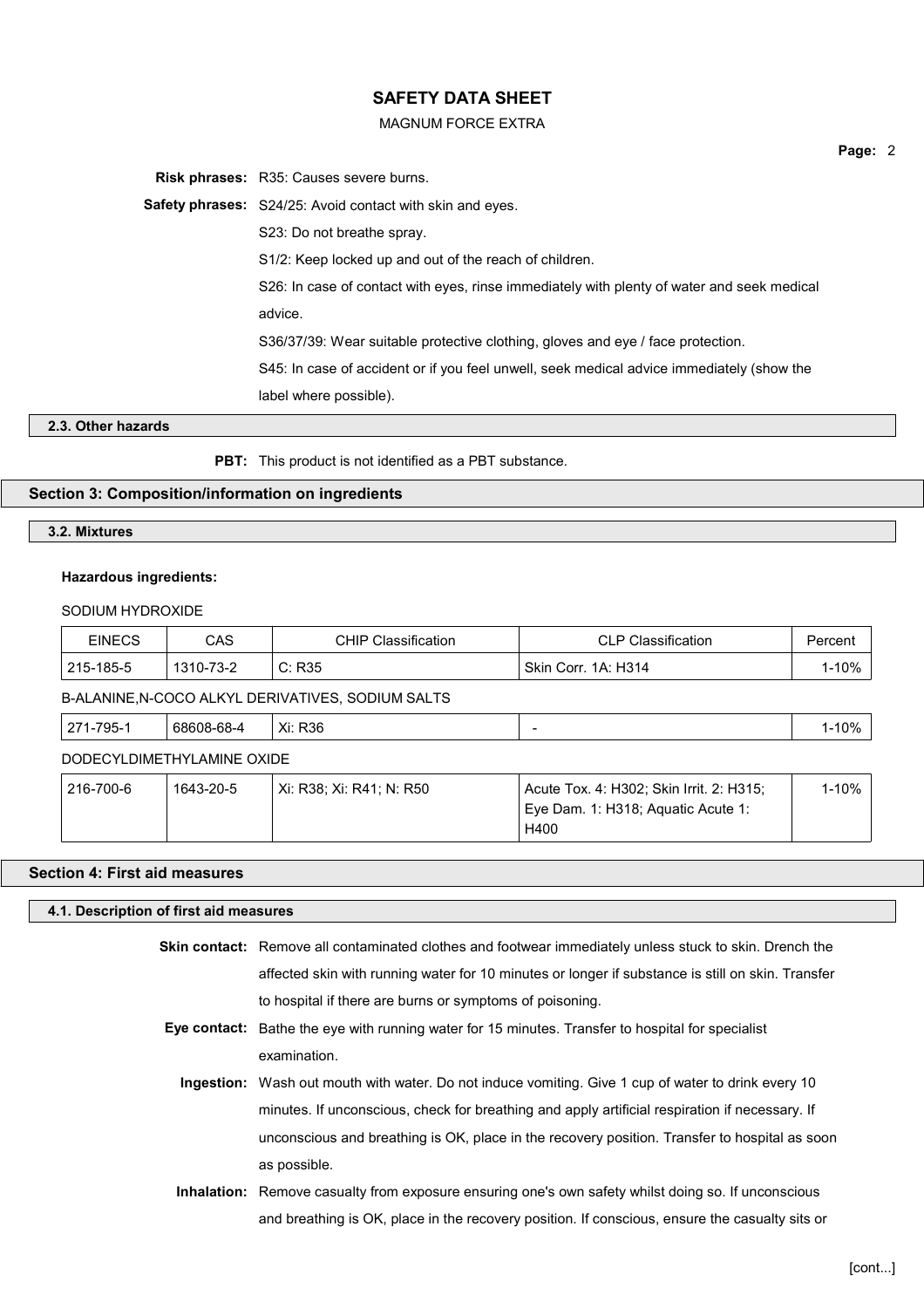### MAGNUM FORCE EXTRA

lies down. If breathing becomes bubbly, have the casualty sit and provide oxygen if available.

Transfer to hospital as soon as possible.

# **4.2. Most important symptoms and effects, both acute and delayed Skin contact:** Blistering may occur. Progressive ulceration will occur if treatment is not immediate. **Eye contact:** Corneal burns may occur. May cause permanent damage. **Ingestion:** Corrosive burns may appear around the lips. Blood may be vomited. There may be bleeding from the mouth or nose. **Inhalation:** There may be shortness of breath with a burning sensation in the throat. Exposure may cause coughing or wheezing. **Delayed / immediate effects:** Immediate effects can be expected after short-term exposure. **4.3. Indication of any immediate medical attention and special treatment needed Immediate / special treatment:** Eye bathing equipment should be available on the premises. **Section 5: Fire-fighting measures 5.1. Extinguishing media Extinguishing media:** Suitable extinguishing media for the surrounding fire should be used. Use water spray to cool containers. **5.2. Special hazards arising from the substance or mixture Exposure hazards:** Corrosive. In combustion emits toxic fumes.

#### **5.3. Advice for fire-fighters**

Advice for fire-fighters: Wear self-contained breathing apparatus. Wear protective clothing to prevent contact with

skin and eyes.

# **Section 6: Accidental release measures**

### **6.1. Personal precautions, protective equipment and emergency procedures**

**Personal precautions:** Notify the police and fire brigade immediately. If outside keep bystanders upwind and away from danger point. Mark out the contaminated area with signs and prevent access to unauthorised personnel. Do not attempt to take action without suitable protective clothing see section 8 of SDS. Turn leaking containers leak-side up to prevent the escape of liquid.

### **6.2. Environmental precautions**

**Environmental precautions:** Do not discharge into drains or rivers. Contain the spillage using bunding.

### **6.3. Methods and material for containment and cleaning up**

**Clean-up procedures:** Clean-up should be dealt with only by qualified personnel familiar with the specific substance. Absorb into dry earth or sand. Transfer to a closable, labelled salvage container for disposal by an appropriate method.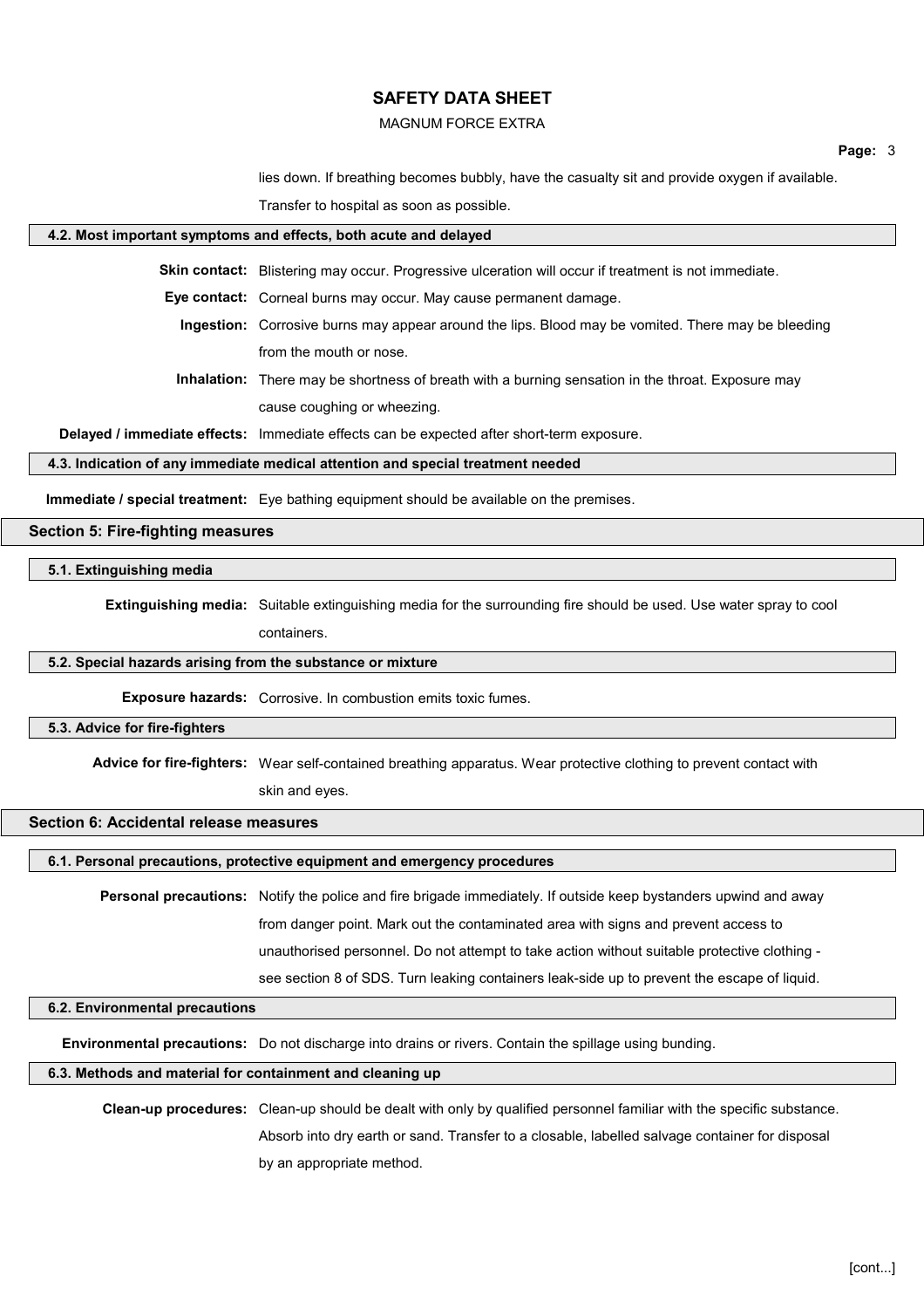## MAGNUM FORCE EXTRA

# **6.4. Reference to other sections**

### **Reference to other sections:** Refer to section 8 of SDS.

### **Section 7: Handling and storage**

#### **7.1. Precautions for safe handling**

**Handling requirements:** Avoid direct contact with the substance. Do not handle in a confined space. Avoid the

formation or spread of mists in the air.

### **7.2. Conditions for safe storage, including any incompatibilities**

**Storage conditions:** Store in cool, well ventilated area. Keep container tightly closed.

**Suitable packaging:** Polyethylene. Stainless steel.

**7.3. Specific end use(s)**

### **Section 8: Exposure controls/personal protection**

# **8.1. Control parameters**

#### **Hazardous ingredients:**

# **SODIUM HYDROXIDE**

### **Workplace exposure limits: Respirable dust Respirable dust**

| State | 8 hour TWA | 15 min. STEL     | 8 hour TWA | 15 min. STEL |
|-------|------------|------------------|------------|--------------|
| UK    |            | $2 \text{ mg/m}$ |            |              |

**8.1. DNEL/PNEC Values**

**DNEL / PNEC** No data available.

**8.2. Exposure controls**

**Engineering measures:** Ensure there is sufficient ventilation of the area.

**Hand protection:** Impermeable gloves. Gloves (alkali-resistant).

**Eye protection:** Tightly fitting safety goggles. Ensure eye bath is to hand.

**Skin protection:** Impermeable protective clothing.

# **Section 9: Physical and chemical properties**

# **9.1. Information on basic physical and chemical properties**

|                                      | <b>State: Liquid</b>                             |                          |         |
|--------------------------------------|--------------------------------------------------|--------------------------|---------|
| Colour: Orange                       |                                                  |                          |         |
|                                      | <b>Odour:</b> Barely perceptible odour           |                          |         |
| <b>Evaporation rate: Moderate</b>    |                                                  |                          |         |
|                                      | <b>Oxidising:</b> Non-oxidising (by EC criteria) |                          |         |
| <b>Solubility in water: Soluble</b>  |                                                  |                          |         |
|                                      | <b>Viscosity: Non-viscous</b>                    |                          |         |
| Boiling point/range°C: 100           |                                                  | Melting point/range°C: 0 |         |
| <b>Relative density: 1.05 - 1.15</b> |                                                  |                          | [cont…] |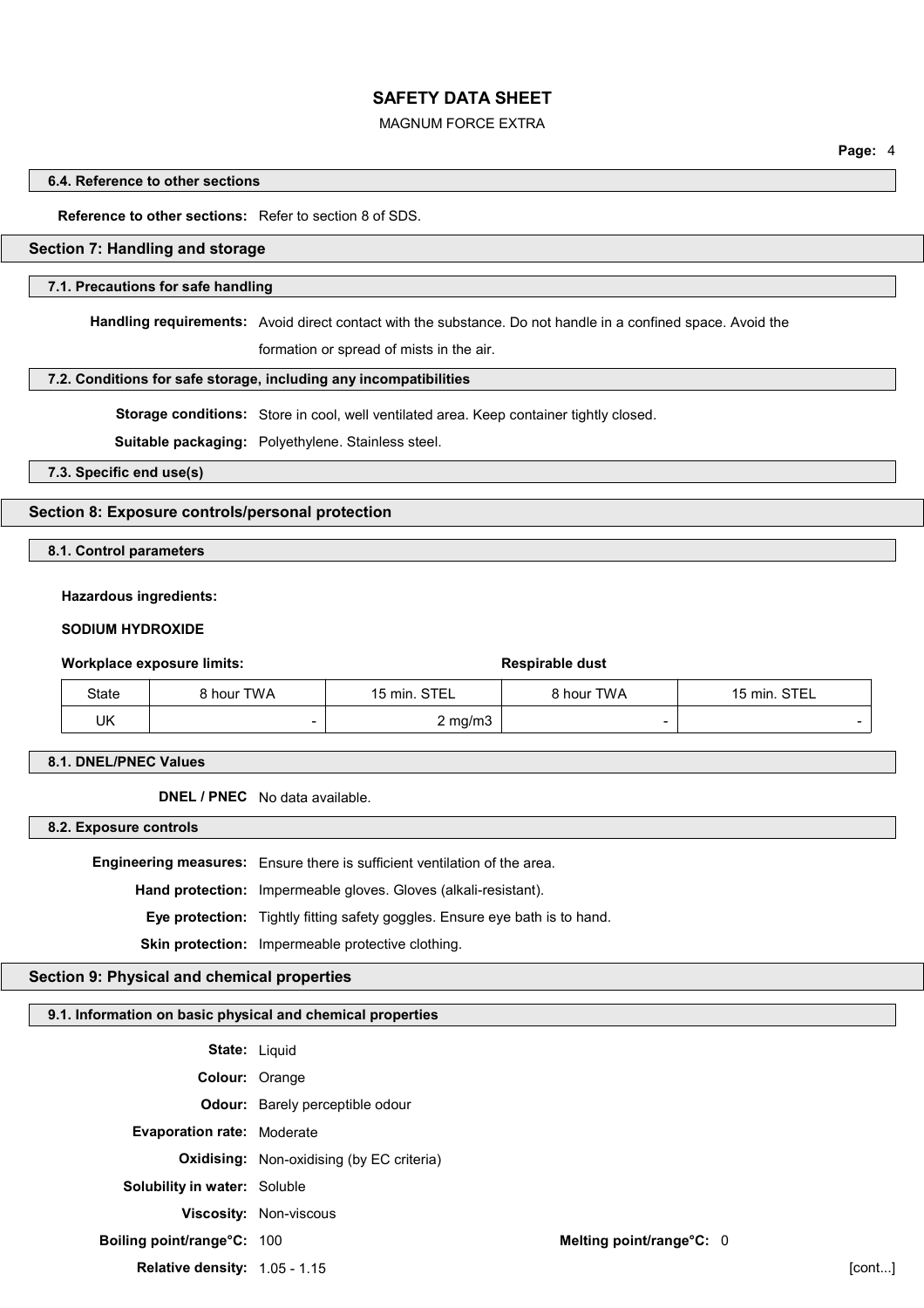### MAGNUM FORCE EXTRA

**Page:** 5

**pH:** 13.5

**VOC g/l:** 0

**9.2. Other information**

**Other information:** No data available.

# **Section 10: Stability and reactivity**

**10.1. Reactivity**

**Reactivity:** Stable under recommended transport or storage conditions.

**10.2. Chemical stability**

**Chemical stability:** Stable under normal conditions.

# **10.3. Possibility of hazardous reactions**

**Hazardous reactions:** Hazardous reactions will not occur under normal transport or storage conditions.

Decomposition may occur on exposure to conditions or materials listed below.

# **10.4. Conditions to avoid**

**Conditions to avoid:** Heat.

**10.5. Incompatible materials**

**Materials to avoid:** Strong oxidising agents. Strong acids.

# **10.6. Hazardous decomposition products**

**Haz. decomp. products:** In combustion emits toxic fumes.

# **Section 11: Toxicological information**

**11.1. Information on toxicological effects**

# **Hazardous ingredients:**

#### **SODIUM HYDROXIDE**

| <b>IPR</b><br> | <b>MUS</b><br>___ | LD50<br>$ -$ | 40  | mg/kg |
|----------------|-------------------|--------------|-----|-------|
| ' ORL          | <b>RBT</b>        | LDLO         | 500 | mg/kg |

### **B-ALANINE,N-COCO ALKYL DERIVATIVES, SODIUM SALTS**

| $^{\prime}$ ORL<br>LD50<br>.<br>. . |
|-------------------------------------|
|-------------------------------------|

# **Relevant effects for mixture:**

| Effect      | Route                          | Basis                    |
|-------------|--------------------------------|--------------------------|
| `orrosivitv | <b>DRM</b><br><b>INH</b><br>ΟP | calculated<br>Hazardous: |

**Symptoms / routes of exposure**

Skin contact: Blistering may occur. Progressive ulceration will occur if treatment is not immediate.

**Eye contact:** Corneal burns may occur. May cause permanent damage.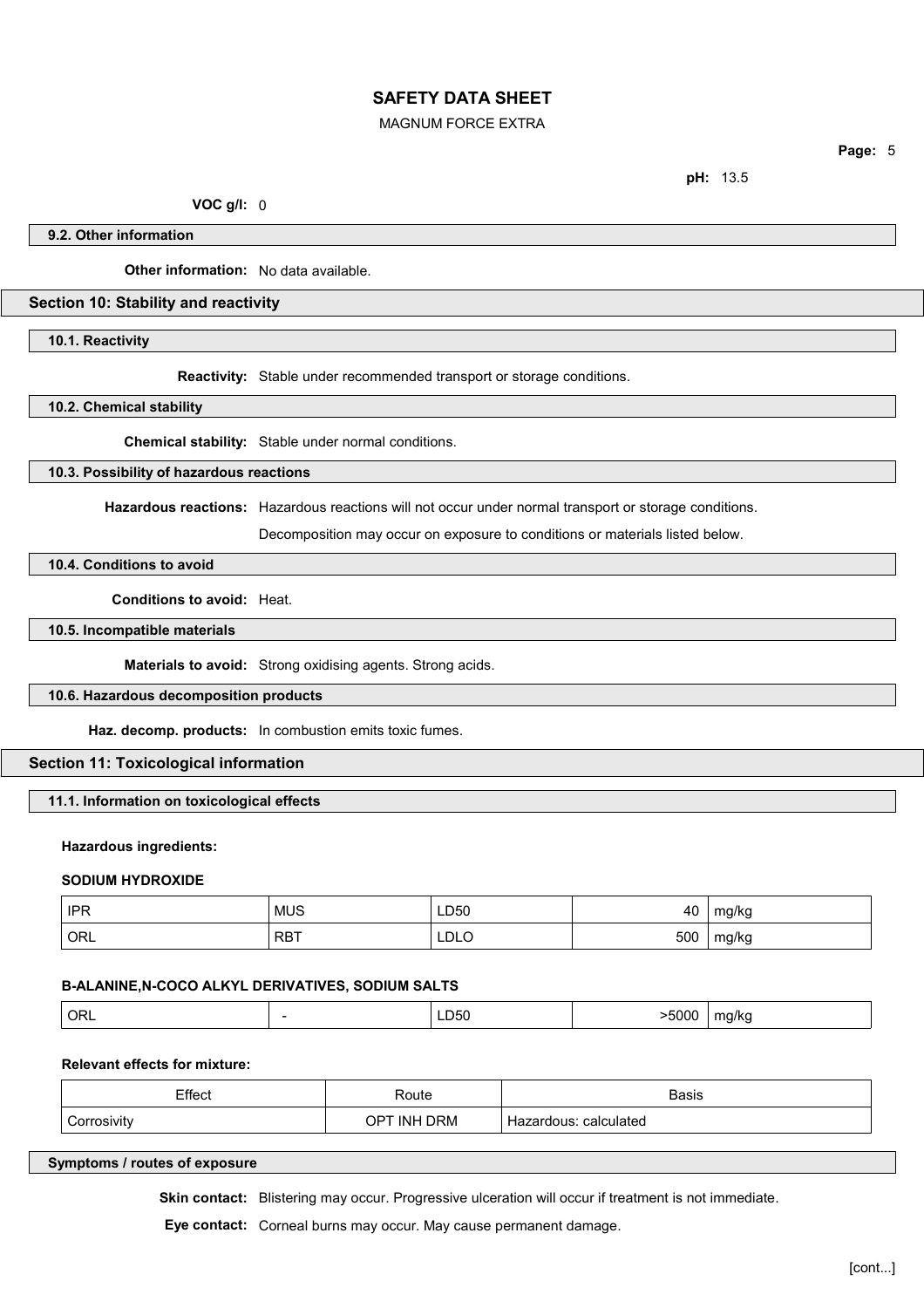## MAGNUM FORCE EXTRA

**Page:** 6

**Ingestion:** Corrosive burns may appear around the lips. Blood may be vomited. There may be bleeding from the mouth or nose.

**Inhalation:** There may be shortness of breath with a burning sensation in the throat. Exposure may cause coughing or wheezing.

**Delayed / immediate effects:** Immediate effects can be expected after short-term exposure.

**Section 12: Ecological information**

**12.1. Toxicity**

**Hazardous ingredients:**

### **B-ALANINE,N-COCO ALKYL DERIVATIVES, SODIUM SALTS**

| $\overline{\phantom{a}}$ | <b>48H EC50</b>         | 18               | mg/l |
|--------------------------|-------------------------|------------------|------|
| $\overline{\phantom{a}}$ | $F^{\sim}$<br>48H<br>้ี | 97<br>∽<br>ອ ເ.ບ | mg/l |

**12.2. Persistence and degradability**

**Persistence and degradability:** Biodegradable. The surfactants contained in this preperation comply with the biodegradability

criteria as laid down in regulation (EC) No.648/2004 on detergents.

### **12.3. Bioaccumulative potential**

**Bioaccumulative potential:** No bioaccumulation potential.

**12.4. Mobility in soil**

**Mobility:** Soluble in water.

# **12.5. Results of PBT and vPvB assessment**

**PBT identification:** This product is not identified as a PBT substance.

**12.6. Other adverse effects**

# **Section 13: Disposal considerations**

#### **13.1. Waste treatment methods**

**Disposal operations:** Transfer to a suitable container and arrange for collection by specialised disposal company.

**Disposal of packaging:** Dispose of as normal industrial waste.

**NB:** The user's attention is drawn to the possible existence of regional or national regulations

regarding disposal.

# **Section 14: Transport information**

# **14.1. UN number**

**UN number:** UN1760

**14.2. UN proper shipping name**

**Shipping name:** CORROSIVE LIQUID, N.O.S.

(SODIUM HYDROXIDE (4.8%))